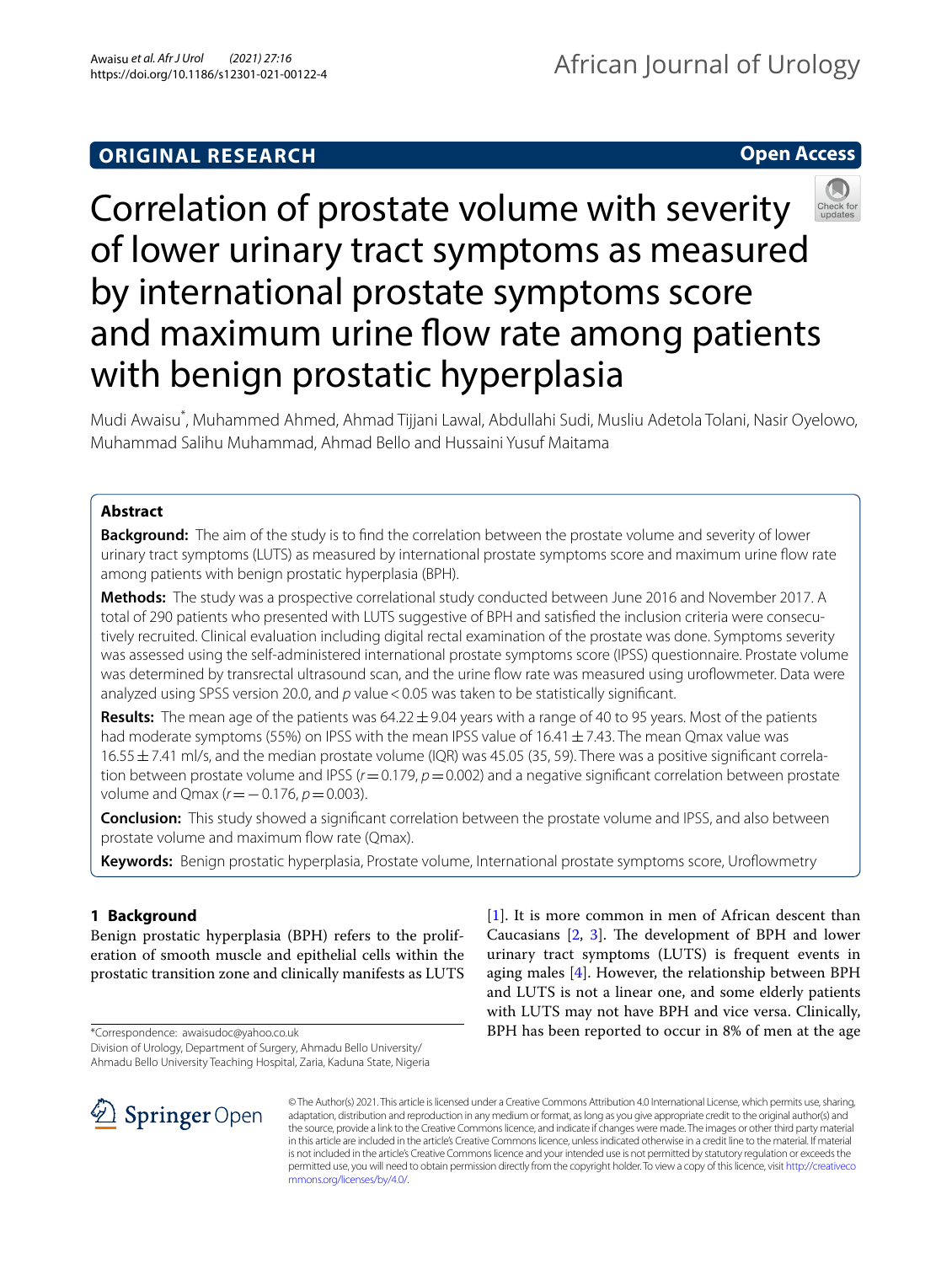of 40 years rising to 50% and 90% by the ages of 60 and 80 years, respectively.

Most men who seek medical attention do so because of bothersome LUTS [[5\]](#page-6-4). Many urologists use the symptoms as the basis for diagnosis of bladder outlet obstruction (BOO) and for assessment of treatment efficacy. The most widely used symptoms score is the International Prostate Symptoms Score (IPSS). It is a reliable and valid instrument to measure subjective severity of lower urinary tract symptoms and progression over time.

Urodynamic investigation with pressure flow analysis is the preferred standard to measure the degree and site of obstruction; however, they are invasive and timeconsuming [[6](#page-6-5)]. To document obstruction, most urologists still use non-invasive objective parameters such as urinary flow rate, residual urine and prostate volume [[7\]](#page-6-6). Prostate volume estimation is an important parameter in the management of patients with BPH. Prostate volume can be estimated by digital rectal examination (DRE); however, ultrasound, particularly transrectal ultrasound (TRUS), is more accurate and currently is considered as the gold standard. The use of transrectal ultrasound to objectively measure the prostate volume has been popularized since it was frst introduced by Watanabe [[8\]](#page-6-7). Prostate volume measurement is useful in aiding the choice of treatment modalities and calculating prostate-specifc antigen density (PSAD) [[2](#page-6-1)[–4](#page-6-3)]. Several studies were done to correlate the prostate volume with the severity of lower urinary tract symptoms (LUTS), but the results were conficting. While some of the studies showed signifcant correlation [\[9](#page-6-8), [10\]](#page-6-9), others did not demonstrate signifcant relationship [\[11\]](#page-6-10). Studies done on this subject from the available literature are sparse in the African population. Furthermore, some of the studies employed subjective measures only for the assessment of severity of LUTS. This study was conducted considering its strength in terms of larger sample size and utilizing both subjective (IPSS) and objective (uroflowmetry) parameters when compared with the previous ones done in Africa. Knowledge of the true relationship between LUTS and BPH will facilitate easy decision making in terms of diagnosis and treatment planning. The purpose of this study is to evaluate the relationship between the prostate volume and severity of LUTS as measured by IPSS and maximum flow rate (Qmax) among patients with benign prostatic hyperplasia.

### **2 Methods**

A total of 290 patients with LUTS suggestive of BPH and aged 40 years and above were prospectively recruited from June 2016 to November 2017. Approval was obtained from the Health Research Ethics committee (HREC) of the hospital. Patients with suspected or histologically confrmed prostate cancer, patients already on medical therapy or had surgical intervention for BPH, patients with benign prostatic hyperplasia coexisting with urethral stricture and those with LUTS due to other causes were excluded from the study. Informed consent was obtained from all the patients. All enrolled patients were evaluated at the time of initial visit using the International Prostate Symptom Score (IPSS) which is a selfadministered questionnaire. The questionnaire has seven items, and each has a score of 0 to 5 with total score of 35. It also assesses the quality of life which has values from 0 (delighted) to 6 (terrible). Patients were categorized into three groups as mild  $(0–7)$ , moderate  $(8–19)$  and severe (20–35) symptoms. Because it is a self-administered questionnaire and not translated in the local language, many patients who did not understand the questions or who could not read English required assistance. Digital rectal examination (DRE) was done on each patient to assess the prostate size and characteristics. Patients with suspected malignant prostate were excluded from the study and investigated appropriately. All the participants had transrectal ultrasound (TRUS) to measure the volume of the prostate. TRUS was done using Mindray Digital Ultrasonic Diagnostic Imaging System: Model  $DP-20$ . The procedure was performed with the patients in the left lateral position using a well-lubricated gloved rectal probe at a frequency of 6.5 MHz. Prostate volume was calculated using the prolate ellipsoid formula (length × height × width ×  $\prod/6$ ) in cm<sup>3</sup> ( $\prod/6$ =0.5238). Uroflowmetry was done using ARK Meditech System Uroflowmetry Machine: Urol 010 Model. All the patients voided while standing when they have strong urge to void. The maximum urine flow rate (Qmax) was obtained from the graph printed using EPSON LX-300-II Model printer.

### **3 Data analysis**

The data obtained were recorded in a structured proforma and entered into statistical software. Analysis was subsequently done using Statistical Package for Social Sciences (SPSS) software version 20.0. Data were displayed in percentages, tables and charts, and the Pearson's correlation coefficient  $(r)$  was used to describe the association between IPSS score, Qmax and prostate volume, while Chi-square was used for categorical variables. *p* value<0.05 was considered statistically signifcant.

### **4 Results**

### **4.1 Socio‑demographic parameters**

A total of 290 patients met the inclusion criteria and were included in the study. The mean age of the patients was  $64.22 \pm 9.04$  years with a range of 40 to 95 years. The peak age group was 60–69 years as shown in Table [1](#page-2-0).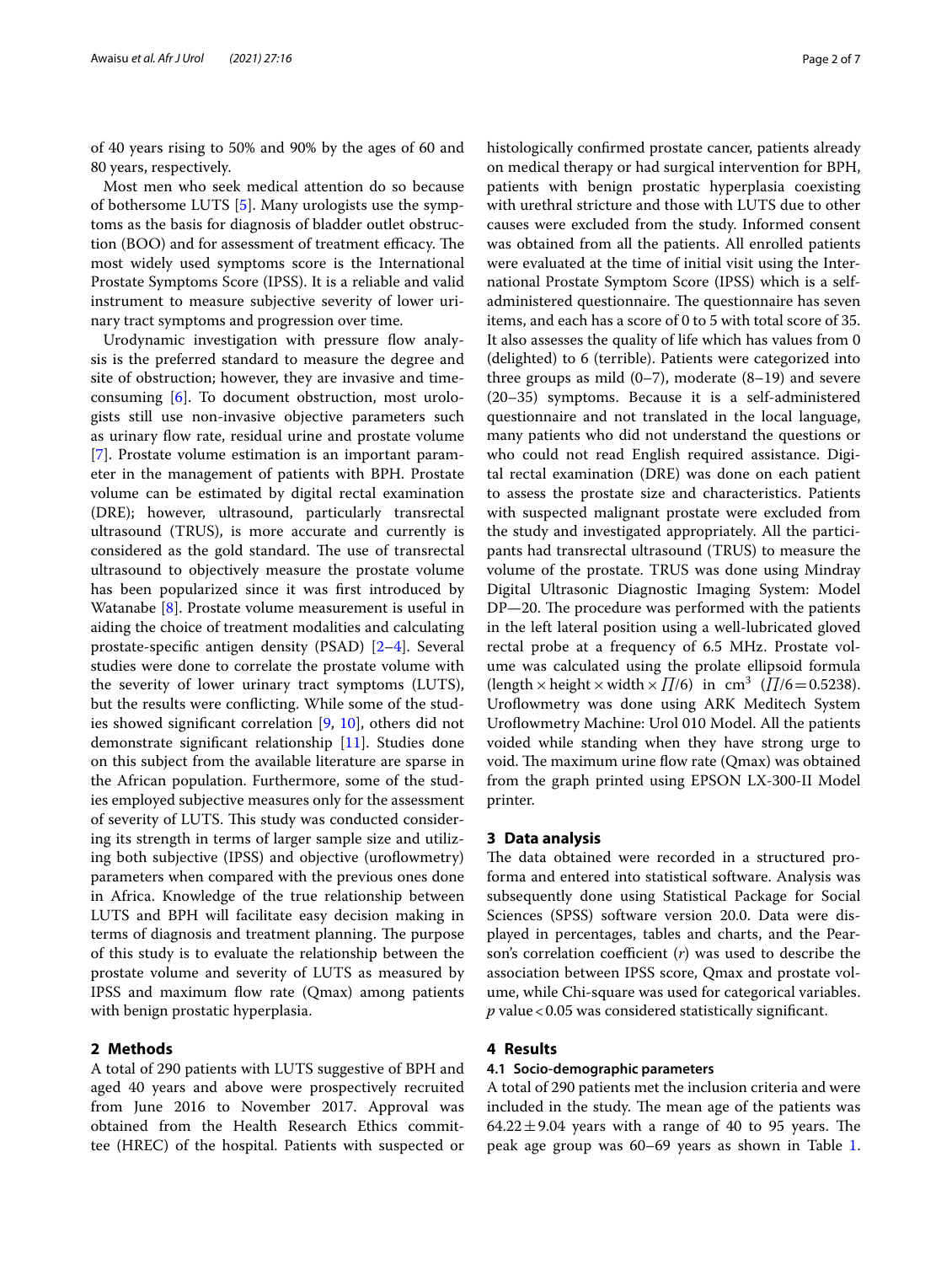<span id="page-2-0"></span>**Table 1 Age distribution of patients in the study population**

| Age (years) | Frequency     | Percent |
|-------------|---------------|---------|
| $40 - 49$   | 19            | 6.6     |
| $50 - 59$   | 46            | 15.9    |
| $60 - 69$   | 138           | 47.6    |
| $70 - 79$   | 75            | 25.9    |
| $80 - 89$   | 10            | 3.4     |
| $90 - 99$   | $\mathcal{P}$ | 0.7     |
| Total       | 290           | 100.0   |

Ninety-four patients (32.4%) were civil servants followed by 66 patients (22.8%) who were retired. Majority of the patients had moderate symptoms on IPSS as shown in Fig. [1.](#page-2-1) One hundred and forty-fve patients (50%) had tertiary level of education. The symptoms severity based on the level of education is shown in Fig. [2.](#page-3-0)

The most common presenting LUTS was nocturia (97.2%), followed by frequency (89.0%), poor stream (82.4%), straining (79.7%), feeling of incomplete emptying (63.4%), urgency (51.7%), terminal dribbling (49.3%) and hesitancy (18.3%). Overall, the mean IPSS score was  $16.41 \pm 7.43$ . The quality of life (QoL) assessments showed that majority of the patients were unhappy with their symptoms (51.7%) as shown in Fig. [3.](#page-3-1)

The mean Qmax value was  $16.55 \pm 7.41$  ml/s. The median prostate volume was  $45.05 \text{ cm}^3$  with IQR (35– 59), and the mean prostate volume was  $52.58 \pm 30.53$  cm<sup>3</sup> (range  $24.60 - 319.00$  cm<sup>3</sup>). When the prostate volume and IPSS for the 290 patients were subjected to Pearson's correlation coefficient test, there was a positive significant correlation ( $r = 0.179$ ,  $p = 0.002$ ). The correlation between prostate volume and Qmax showed a negative significant correlation ( $r = -0.176$ ,  $p = 0.003$ ), as shown in Table [2,](#page-4-0) and the scatter diagrams in Figs. [4](#page-4-1) and [5](#page-5-0).

### **5 Discussion**

Benign prostatic hyperplasia and lower urinary tract symptoms are quite prevalent in men with advancing age [[4\]](#page-6-3). Clinical BPH may not be life threatening; however, its manifestation as LUTS interferes with QoL [[12\]](#page-6-11). In this study, the mean age of participants was  $64.2 \pm 9.0$  years with a range of 40 to 95 years. This is similar to 64.4 $\pm$ 8.9 years found in the study done by Badmus et al. [[13\]](#page-6-12) in Ife, South-Western Nigeria. Other similar findings were seen in  $[7, 14, 15]$  $[7, 14, 15]$  $[7, 14, 15]$  $[7, 14, 15]$  $[7, 14, 15]$  $[7, 14, 15]$ . The peak age group was 60–69 years consistent with the studies done by Movsas et al.  $[3]$  $[3]$  and Udeh et al.  $[15]$ . This findings further support the fact that BPH is a disease of men with advancing age [\[4](#page-6-3)]. Majority of the patients in this study were civil servants 94 (32.4%) with tertiary level of education. This was in contrast with the finding by Udeh et al.  $[15]$  $[15]$  $[15]$ in which majority of patients  $(61.0%)$  were farmers. This

<span id="page-2-1"></span>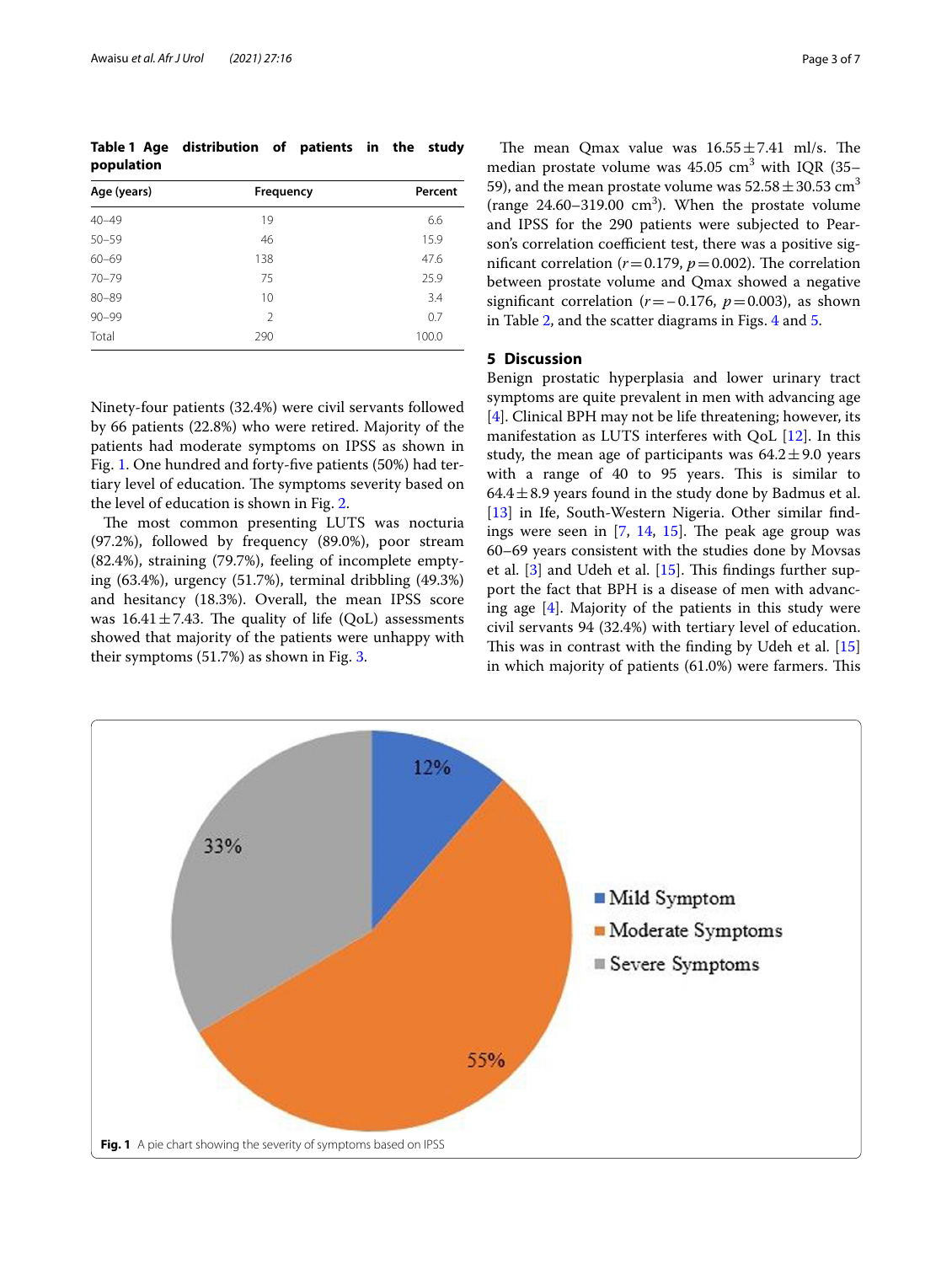

<span id="page-3-0"></span>

<span id="page-3-1"></span>observation might be attributed to the fact that there are many higher institutions of learning in the study environment.

The mean IPSS value in this study was  $16.3 \pm 7.1$  which was slightly diferent from the fndings by Kenneth et al.  $[16]$  $[16]$  in Ghana and Ofoha et al. in Jos, Nigeria  $[17]$  $[17]$  $[17]$ . This diference may be due to a relatively larger sample size in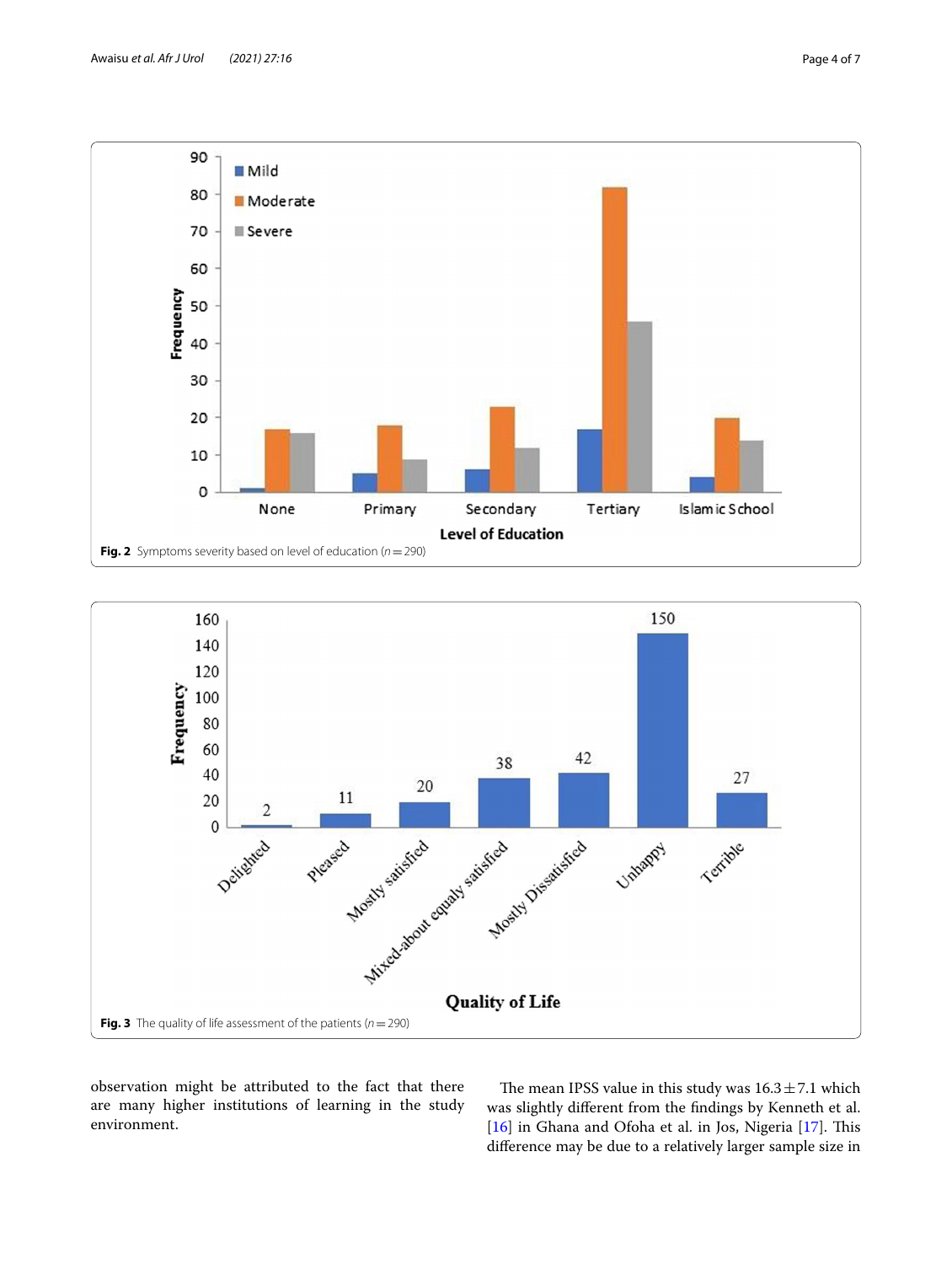<span id="page-4-0"></span>**Table 2 Correlation of prostate volume with IPSS and Qmax in the study population**

| Test components      | Correlation (r-value) | <i>p</i> -value |
|----------------------|-----------------------|-----------------|
| Prostate volume/IPSS | 0.179                 | 0.002           |
| Prostate volume/Omax | $-0.176$              | 0.003           |

*IPSS* International Prostate Symptoms Score, *Qmax* Maximum flow rate *p*-value<0.05 is statistically signifcant

this study when compared with their own studies with sample size of 225 and 103 patients, respectively. Another reason could be due to delay in seeking treatment in our environment as majority of the patients present with moderate and severe LUTS.

The mean prostate volume was found to be similar to those obtained by Mohammed et al. [[18\]](#page-6-17) in Zaria, North-Western Nigeria, and Badmus et al. [[13\]](#page-6-12) in Ife, South-Western Nigeria. A diferent value was obtained by Gnyawali et al. [[19\]](#page-6-18) in Kathmandu, Nepal, though they use transabdominal ultrasound scan to calculate the prostate volume in their study.

The correlation of prostate volume with the International Prostate Symptoms Score (IPSS) was found to be significant in this study  $(p=0.002)$ . Several studies were done to determine relationship between the prostate volume and severity of LUTS as measured by the IPSS, with various outcomes. A study done by Ofoha et al. [[17\]](#page-6-16) in Jos, North-Central Nigeria, reported a positive insignifcant correlation between the prostate volume and IPSS. Similar fndings of insignifcant correlation between prostate volume and IPSS were also seen in other studies [[7,](#page-6-6) [20](#page-6-19), [21\]](#page-6-20). Some studies showed no relationship between prostate volume and IPSS [[11](#page-6-10), [22,](#page-6-21) [23](#page-6-22)], while some showed strong correlation [\[9](#page-6-8), [10\]](#page-6-9). When the Qmax was correlated with the prostate volume, there was a negative significant correlation ( $p=0.003$ ). This showed an inverse relationship between the prostate volume and the maximum flow rate, i.e., as the prostate volume increases, the maximum flow rate decreases.

The most common LUTS was found to be nocturia in 282 patients (97.2%) followed by frequency in 258 patients (89.0%) which was consistent with the fnding by Oranusi et al. [[24\]](#page-6-23) Majority of the patients in this study described nocturia as the most bothersome LUTS affecting their QoL. Like other studies, the storage (irritative) symptoms were more frequent among the patients than the voiding (obstructive) symptoms [\[4\]](#page-6-3).

Quality of life assessment showed that 150 patients (51.7%) and 42 patients (14.5%) were unhappy  $(QoL=5)$  and mostly dissatisfied  $(QoL=4)$ , respectively. This demonstrated that lower urinary tract symptoms in patients with benign prostatic hyperplasia

<span id="page-4-1"></span>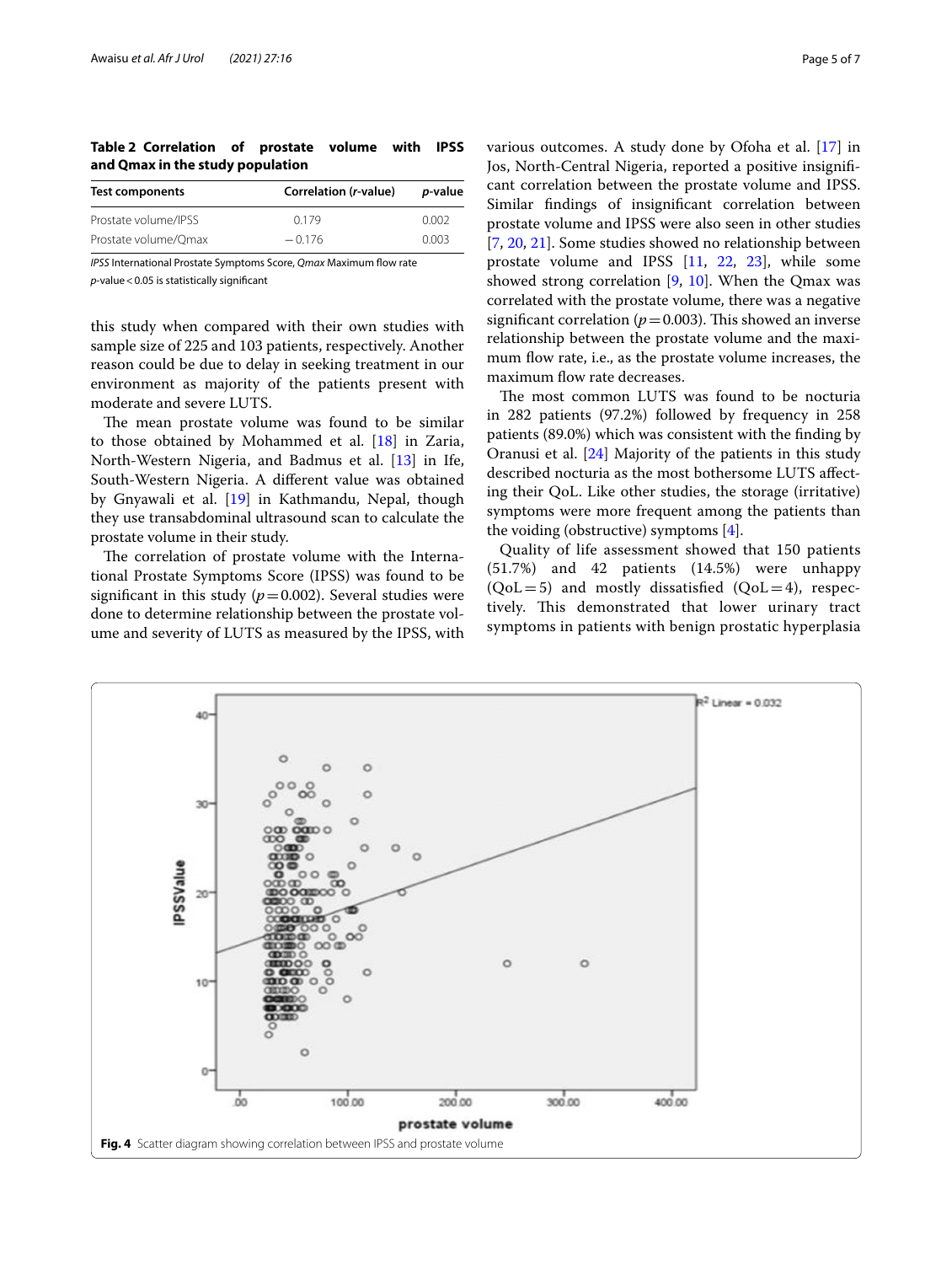

<span id="page-5-0"></span>significantly affect the quality of life. There was statistically signifcant relationship between the severity of LUTS assessed by IPSS and the QoL. This finding is consistent with the study by Patrick et al. [[12\]](#page-6-11) who concluded that it might be better to use the quality of life (QoL) as determinant of the choice of treatment, rather than the IPSS scores alone for prompt treatment of LUTS. Patients presented more with moderate IPSS symptoms (55.2%), mild symptoms (11.4%) and severe symptoms (33.4%), with the fndings similar to that of Ofoha et al. [\[17\]](#page-6-16). Generally, our patients present late with moderate or severe LUTS probably because in many cases, mild symptoms are accepted as a natural occurrence with aging, and men learn to live with them. The level of education has no influence on presentation in this study, because majority still present with moderate and severe symptoms on IPSS despite having tertiary level of education. The limitation of the study includes problems with administration of International Prostate Symptoms Score questionnaire in those without formal education that require interpretation and or administration by the researcher, which may result in some level of bias in the ultimate IPSS score.

### **6 Conclusion**

In conclusion, there was positive signifcant correlation between the prostate volume and International Prostate Symptoms Score (IPSS) and a negative signifcant correlation between prostate volume and maximum fow rate (Qmax). Therefore, in low resource settings where uroflowmetry is not readily available for the objective assessment of lower urinary tract symptoms, prostate volume could serve as a proxy parameter and complement subjective assessment with IPSS.

### **Abbreviations**

BPH: benign prostatic hyperplasia; BOO: bladder outlet obstruction; LUTS: lower urinary tract symptoms; IPSS: international prostate symptoms score; QoL: quality of life; DRE: digital rectal examination; TRUS: transrectal ultrasound; Qmax: maximum flow rate; SPSS: statistical package for social sciences; IQR: inter-quartile range.

### **Acknowledgements**

Not applicable.

### **Authors' contributions**

 MA contributed to protocol development, data collection and manuscript writing. MAh contributed to data analysis, manuscript editing and manuscript revision. ATL contributed to data analysis, manuscript editing and manuscript revision. AS contributed to data collection, manuscript writing and manuscript revision. MAT contributed to data collection, data analysis and manuscript